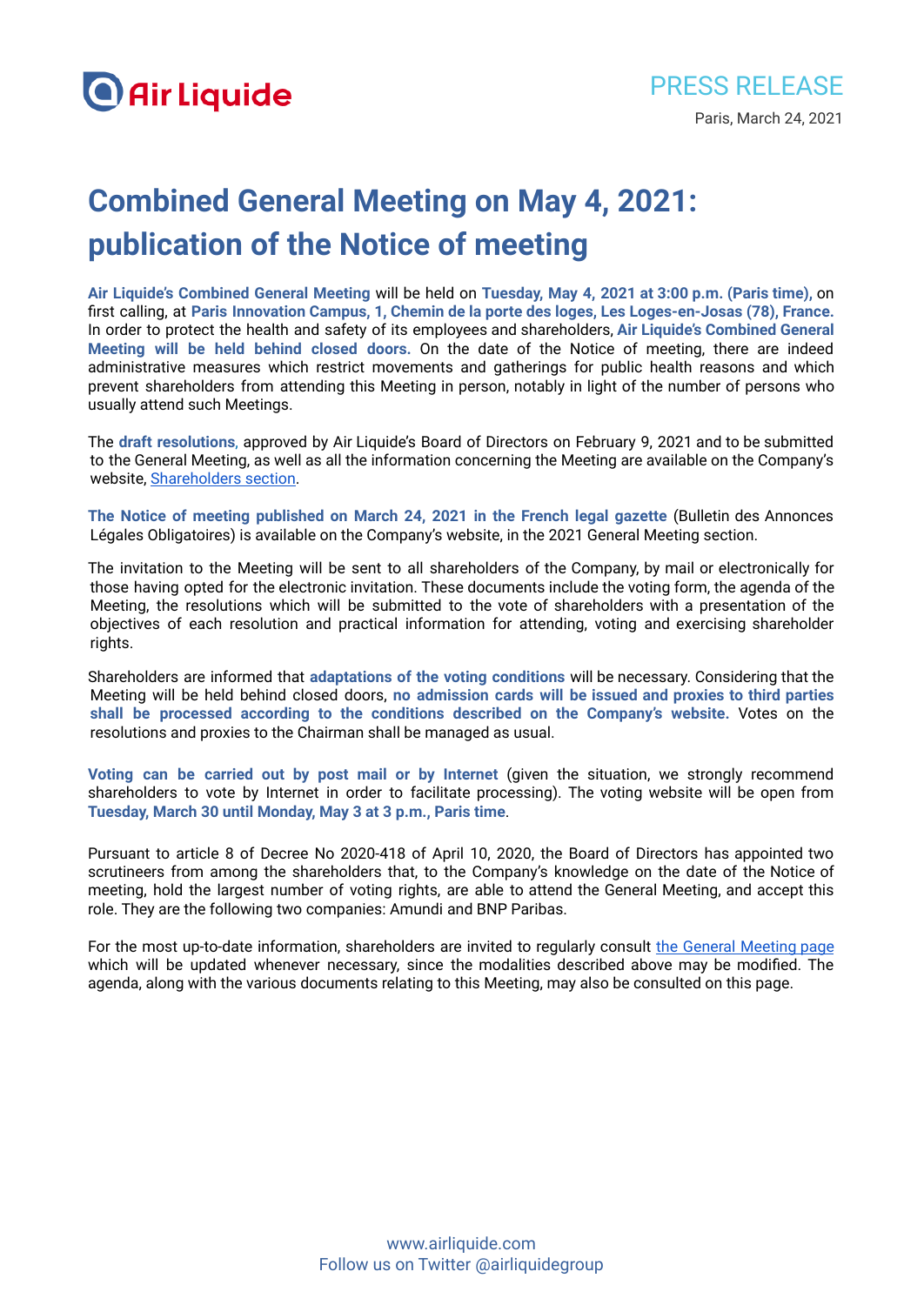## **O** Air Liquide

#### **Air Liquide share ownership (as at December 31, 2020)**

- **33%** of the capital held by individual shareholders
- **51%** of the capital held by non-French institutional investors
- **16%** of the capital held by French institutional investors

### **Agenda of the Combined General Meeting of May 4, 2021**

#### **Ordinary General Meeting**

- Approval of the Company financial statements for the fiscal year ended December 31, 2020
- Approval of the consolidated financial statements for the fiscal year ended December 31, 2020

**---**

- Appropriation of 2020 earnings; setting of the dividend
- Authorization granted to the Board of Directors for a period of 18 months to allow the Company to trade in its own shares
- Renewal of the term of office of Mr Xavier Huillard as Director
- Appointment of Mr Pierre Breber as Company Director
- Appointment of Mr Aiman Ezzat as Company Director
- Appointment of Mr Bertrand Dumazy as Company Director
- Statutory Auditors' Special Report on agreements covered by the articles L. 225-38 et seq. of the French Commercial Code
- Approval of the elements of remuneration paid during or awarded in respect of the fiscal year ended December 31, 2020 to Mr Benoît Potier
- Approval of information relating to the remuneration of corporate officers stated in article L. 22-10-9 I of the French Commercial Code
- Approval of the remuneration policy applicable to Executive Officers
- Approval of the remuneration policy applicable to Directors

#### **Extraordinary General Meeting**

- Authorization granted to the Board of Directors for a period of 24 months to reduce the share capital by cancellation of treasury shares
- Delegation of authority granted to the Board of Directors for a period of 26 months in order to increase the share capital via the issuance of ordinary shares or marketable securities conferring entitlement, immediately and/or in the future, to the Company's share capital, with retention of shareholder preferential share subscription rights for a maximum par value amount of 470 million euros
- Authorization granted to the Board of Directors for a period of 26 months to increase the issuance amount of equity securities or marketable securities in the event of over-subscription
- Delegation of authority granted to the Board of Directors for a period of 26 months to perform share capital increases, with cancellation of preferential subscription rights, reserved for members of a company or Group Savings Plan
- Delegation of authority granted to the Board of Directors for a period of 18 months to perform share capital increases, with cancellation of preferential subscription rights, reserved for a category of beneficiaries

#### **Ordinary General Meeting**

● Powers for formalities.